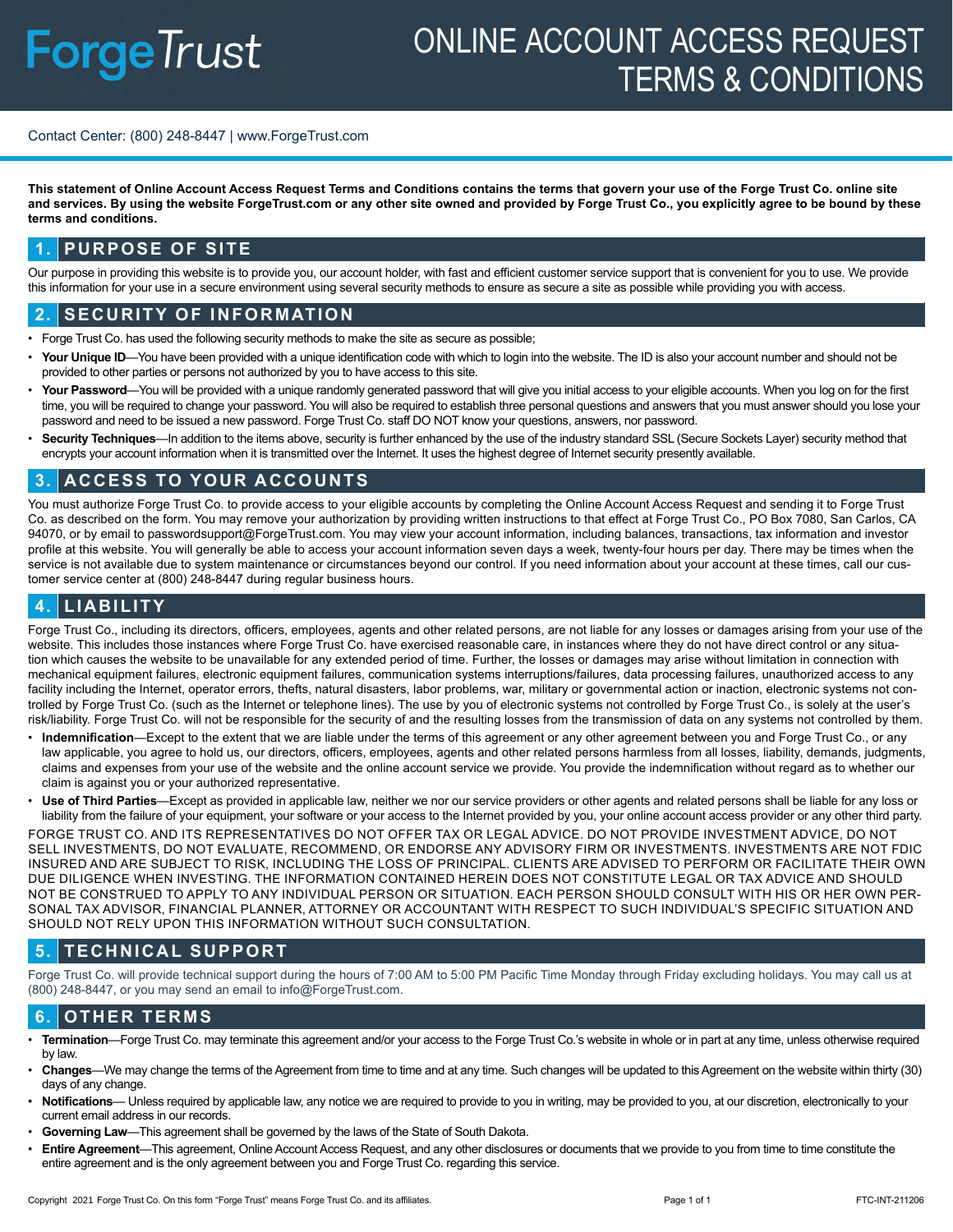## **ForgeTrust**

### REPRESENTATIVE ONLINE ACCOUNT ACCESS REQUEST

#### Contact Center: (800) 248-8447 | www.ForgeTrust.com

**This form is to be completed by designated Representatives only. Complete this form if you wish to gain or cancel online access to your clients' account(s).**

### **1. REPRESENTATIVE IDENTIFICATION (\*required field)**

|                                                                                                                      |                      | Representative First Name* | Representative Middle Name |                  | Representative Last Name* |          |
|----------------------------------------------------------------------------------------------------------------------|----------------------|----------------------------|----------------------------|------------------|---------------------------|----------|
| Should Forge Trust Co. need<br>to contact you in regards to<br>this request, your preferred<br>method of contact is: |                      |                            |                            |                  |                           |          |
|                                                                                                                      |                      | Representative Email*      |                            |                  |                           |          |
|                                                                                                                      | Email                | Firm/Company Name          |                            |                  |                           |          |
|                                                                                                                      | <b>Primary Phone</b> |                            |                            |                  |                           |          |
|                                                                                                                      |                      | Phone* XXX-XXX-XXXX        |                            | Fax XXX-XXX-XXXX |                           |          |
|                                                                                                                      |                      |                            |                            |                  |                           | Address* |
|                                                                                                                      |                      | City*                      | State/Province*            |                  | Zip/Postal Code*          |          |

### **2. ONLINE ACCOUNT ACCESS (select one of the following)**

| would like to establish online account access to all of my clients' accounts (both current and future) |                       |                    |                       |  |  |  |  |
|--------------------------------------------------------------------------------------------------------|-----------------------|--------------------|-----------------------|--|--|--|--|
| would like to cancel online account access to all of my clients' accounts online                       |                       |                    |                       |  |  |  |  |
| I would like to cancel online account access to the following client(s) only:                          |                       |                    |                       |  |  |  |  |
| <b>Client Name</b>                                                                                     | <b>Account Number</b> | <b>Client Name</b> | <b>Account Number</b> |  |  |  |  |
| <b>Client Name</b>                                                                                     | <b>Account Number</b> | <b>Client Name</b> | <b>Account Number</b> |  |  |  |  |

*NOTE: Be sure to provide us with a valid email address in Section A above. You will receive an email from passwordsupport@ForgeTrust.com with your temporary*  password. Temporary password emails often end up in Spam or Junk Mail folders, so please add this email address to your Spam filter list to ensure you receive *your password. Your user name is your Representative ID. Please call us at (800) 248-8447 or send an email to passwordsupport@ForgeTrust.com for your Representative ID.*

### **3. EMAIL NOTIFICATION SERVICE**

*(By default, once you are designated as a Representative by a client\*, you will be copied on all automated email notifications sent to the client.)*

Our email notification service serves to keep you and your clients abreast of account activity such as: (1) when an account is established, (2) when a Transfer Authorization request is forwarded to the client's financial institution, and (3) when a cash deposit is received, and whether or not there are sufficient funds in the account to fulfill a pending investment and/or disbursement request. \*Clients must complete our *REPRESENTATIVE AUTHORIZATION* form to designate you as a Representative.

Select this option if you would like OPT-OUT of this email notification service

Select this option if you have previously opted-out of this service, but have changed your mind and would like to opt back in

### **4. PRIMARY CONTACT DESIGNATION**

Clients have the option to designate you as the "Primary Contact" through our *REPRESENTATIVE AUTHORIZATION* form. If you wish to be contacted first should any questions or concerns arise regarding your clients' accounts, please ensure that they check the appropriate box on the form. Please note that clients also have the option to remove this designation at any time with or without your consent.